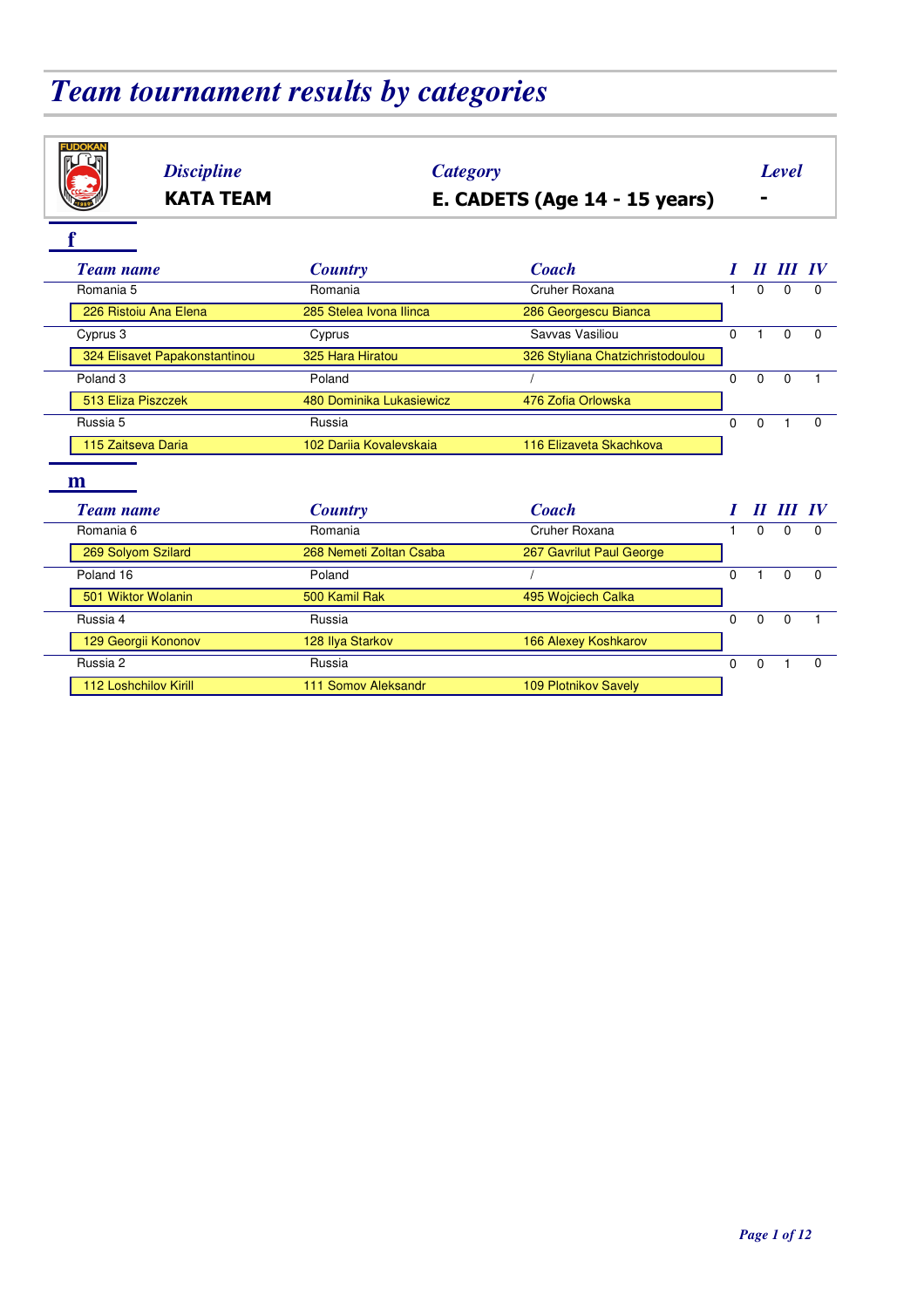

# *Discipline Category Level*

# **KO-GO KUMITE TEAM E. CADETS (Age 14 - 15 years) -**

**f**

| <b>Team name</b>              | <b>Country</b>         | <b>Coach</b>                     |   | $\boldsymbol{\mathit{II}}$ | III IV |          |
|-------------------------------|------------------------|----------------------------------|---|----------------------------|--------|----------|
| Serbia 4                      | Serbia                 | Sasa Kovacevic                   |   | 0                          | 0      | $\Omega$ |
| 202 Ana Pajic                 | 195 Andrijana Simovic  | 196 Jana Pavlovic                |   |                            |        |          |
| Romania 7                     | Romania                | Cruher Roxana                    | O |                            | 0      | $\Omega$ |
| 246 Marin Andreea             | 226 Ristoiu Ana Elena  | 217 Tureac Nicoleta              |   |                            |        |          |
| Cyprus 4                      | Cyprus                 | Savvas Vasiliou                  | 0 | $\Omega$                   |        |          |
| 324 Elisavet Papakonstantinou | 325 Hara Hiratou       | 326 Styliana Chatzichristodoulou |   |                            |        |          |
| Poland <sub>8</sub>           | Poland                 |                                  | O | $\Omega$                   |        |          |
| 513 Eliza Piszczek            | 492 Paulina Wnukiewicz | 482 Hanna Dziki                  |   |                            |        |          |

### **m**

|  | Team name           | <b>Country</b>               | <b>Coach</b>        |          |   | III IV |          |
|--|---------------------|------------------------------|---------------------|----------|---|--------|----------|
|  | Romania 8           | Romania                      | Cruher Roxana       |          | 0 | 0      |          |
|  | 269 Solyom Szilard  | 268 Nemeti Zoltan Csaba      | 259 Nedu Marius     |          |   |        |          |
|  | Poland <sub>7</sub> | Poland                       |                     | $\Omega$ |   | 0      | $\Omega$ |
|  | 509 Michal Biesaga  | 495 Wojciech Calka           | 501 Wiktor Wolanin  |          |   |        |          |
|  | Russia 14           | Russia                       |                     | 0        | 0 |        | $\Omega$ |
|  | 110 Baldov Andrey   | <b>109 Plotnikov Savely</b>  | 108 Gasanov Rustam  |          |   |        |          |
|  | Russia 15           | Russia                       |                     | 0        | 0 |        |          |
|  | 113 Shashkov Ivan   | <b>112 Loshchilov Kirill</b> | 111 Somov Aleksandr |          |   |        |          |

|                 | <b>ENBU M/F</b>   | E. CADETS (Age $14 - 15$ years) | $\blacksquare$ |  |
|-----------------|-------------------|---------------------------------|----------------|--|
| <b>CONCRETE</b> | <b>Discipline</b> | Category                        | Level          |  |
|                 |                   |                                 |                |  |

|  | <b>Team name</b>             | <b>Country</b>         | <b>Coach</b>  |          | $\boldsymbol{\mathit{II}}$ |   | <b>IV</b>    |
|--|------------------------------|------------------------|---------------|----------|----------------------------|---|--------------|
|  | Russia 12                    | Russia                 |               |          | 0                          | 0 | <sup>0</sup> |
|  | 115 Zaitseva Daria           | 108 Gasanov Rustam     |               |          |                            |   |              |
|  | Russia 13                    | Russia                 |               | $\Omega$ |                            | 0 | $\Omega$     |
|  | 102 Darija Kovalevskaja      | 168 Ignat Ushakov      |               |          |                            |   |              |
|  | Poland <sub>6</sub>          | Poland                 |               | $\Omega$ | $\Omega$                   | 0 |              |
|  | 480 Dominika Lukasiewicz     | 479 Leon Koczeski      |               |          |                            |   |              |
|  | Romania 4                    | Romania                | Cruher Roxana | $\Omega$ | $\Omega$                   | 0 |              |
|  | 283 Stoian Alexandru Gabriel | 215 Radu Ioana Mihaela |               |          |                            |   |              |
|  | Poland 20                    | Poland                 |               | $\Omega$ | 0                          |   |              |
|  | 510 Natalia Zapala           | 501 Wiktor Wolanin     |               |          |                            |   |              |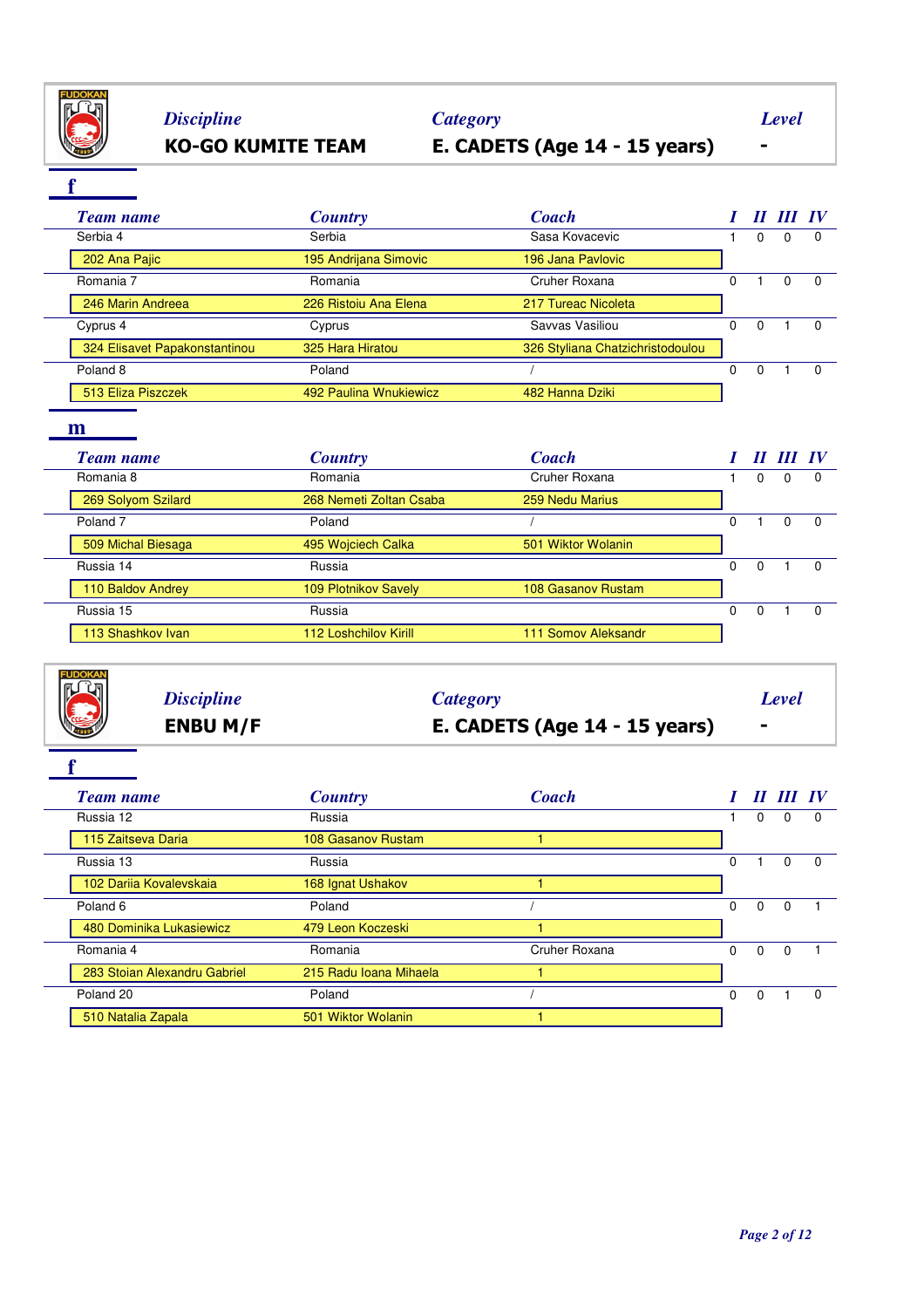

## **ENBU M/M E. CADETS (Age 14 - 15 years) -** *Discipline Category Level*

| <b>Team name</b>             | <b>Country</b>                 | <b>Coach</b>  |   |   | II III IV |  |
|------------------------------|--------------------------------|---------------|---|---|-----------|--|
| Romania 3                    | Romania                        | Cruher Roxana |   | 0 | 0         |  |
| 256 Grosu Antonio Gabriel    | 284 Cojocaru Vladut Constantin |               |   |   |           |  |
| Russia 7                     | Russia                         |               | 0 |   | $\Omega$  |  |
| <b>112 Loshchilov Kirill</b> | 111 Somov Aleksandr            |               |   |   |           |  |
| Poland 19                    | Poland                         |               | 0 | 0 | $\Omega$  |  |
| 509 Michal Biesaga           | 500 Kamil Rak                  |               |   |   |           |  |
| Poland 24                    | Poland                         |               | 0 | 0 |           |  |
| 512 Karol Chlopicki          | 511 Antoni Czehowski           |               |   |   |           |  |

| <b>KATA TEAM</b>  | F. JUNIORS (Age 16 - 18 years) | $\blacksquare$ |  |
|-------------------|--------------------------------|----------------|--|
| <b>Discipline</b> | Category                       | Level          |  |
|                   |                                |                |  |

| <b>Team name</b>       | <b>Country</b>          | <b>Coach</b>               |   |   |   | <b>IV</b> |
|------------------------|-------------------------|----------------------------|---|---|---|-----------|
| Romania 9              | Romania                 | Cruher Roxana              |   | 0 | U |           |
| 217 Tureac Nicoleta    | 215 Radu Ioana Mihaela  | 216 Ion Florentina Daniela |   |   |   |           |
| Czech 4                | Czech Republic          | Ing. Rachmy Soebajo        | 0 |   | 0 | 0         |
| 433 Simona Trtilkova   | 432 Tereza Stanickova   | 431 Tereza Krivankova      |   |   |   |           |
| Poland 11              | Poland                  |                            | 0 |   | 0 |           |
| 489 Lidia Pawlicka     | 488 Aleksandra Mosiolek | 487 Kaja Krzeslowska       |   |   |   |           |
| Russia 38              | Russia                  |                            | 0 | 0 |   | $\Omega$  |
| 159 Vasileva Viktorija | 151 Valieva lana        | 173 Baiburina Ailina       |   |   |   |           |
|                        |                         |                            |   |   |   |           |
| m                      |                         |                            |   |   |   |           |

|  | Team name               | <b>Country</b>            | <b>Coach</b>             |   |   |   |          |
|--|-------------------------|---------------------------|--------------------------|---|---|---|----------|
|  | Romania 10              | Romania                   | Cruher Roxana            |   | 0 | 0 |          |
|  | 225 Gigea Mihnea Razvan | 224 Cobrilau Ionut Damian | 287 Prenciu Ionut Razvan |   |   |   |          |
|  | Italy 2                 | Italy                     | Davide Temporin          |   |   |   |          |
|  | 351 Iacopo Rozzarin     | 350 Alex Galletti         | 346 Filippo Alberoni     |   |   |   |          |
|  | Russia 39               | Russia                    |                          | 0 |   | 0 | $\Omega$ |
|  | 149 Kazakov Dinis       | 145 Saetgareev Dinislam   | 174 Menshov Andrei       |   |   |   |          |
|  | Russia 18               | Russia                    |                          | 0 | O |   | $\Omega$ |
|  | 126 Maksim Otmenin      | 124 Daniil Barashkov      | 120 Petr Kashicin        |   |   |   |          |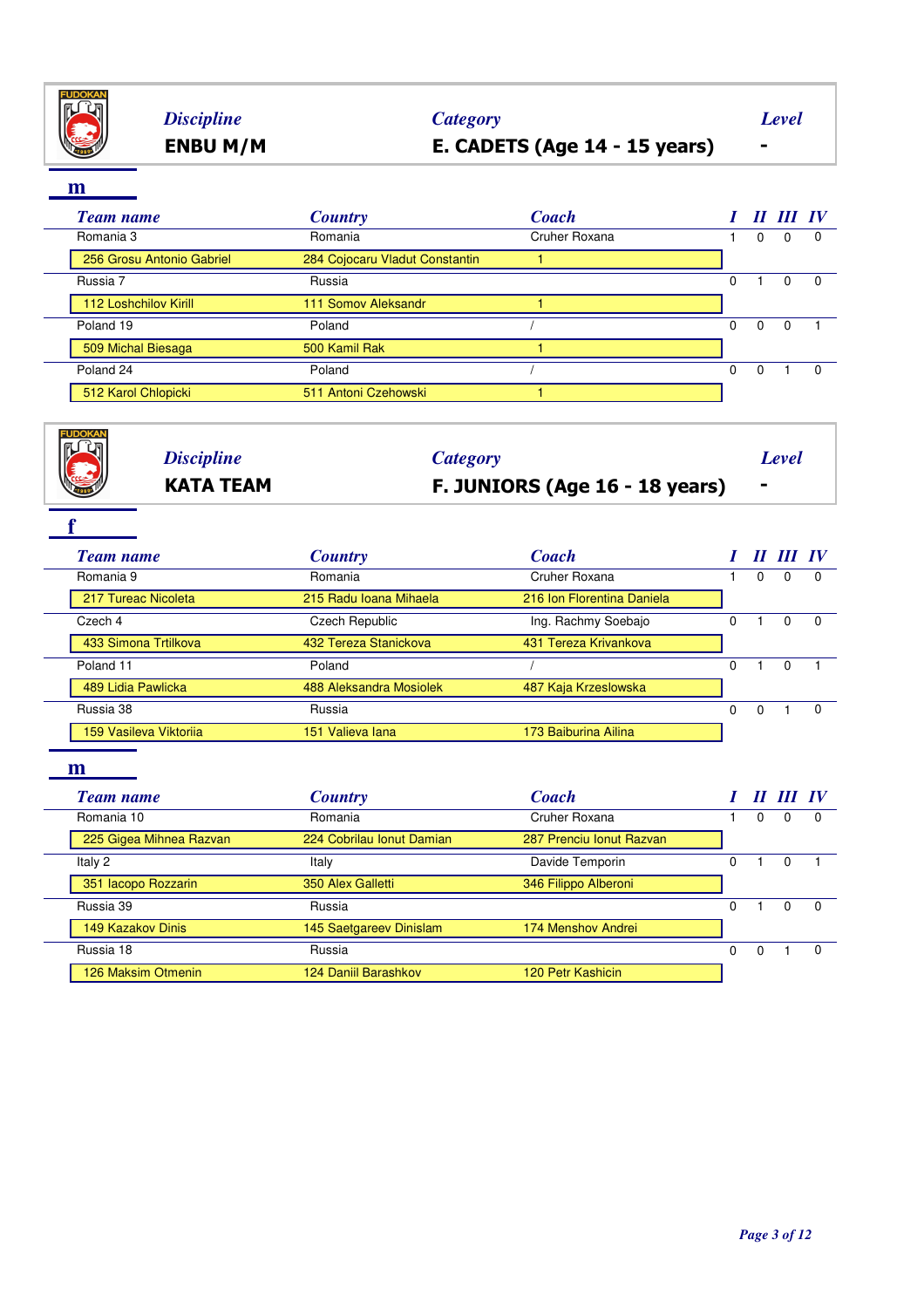

# **KO-GO KUMITE TEAM F. JUNIORS (Age 16 - 18 years) -** *Discipline Category Level*

### **f**

| <b>Team name</b>           | <b>Country</b>               | <b>Coach</b>               |  | II III IV |          |
|----------------------------|------------------------------|----------------------------|--|-----------|----------|
| Romania 11                 | Romania                      | Cruher Roxana              |  | 0         | $\Omega$ |
| 272 Dobrescu Natalia Maria | 260 Podarica Andreea Teodora | 228 Petcu Andreea Cristina |  |           |          |
| Russia 26                  | Russia                       |                            |  |           |          |
| 98 Kristina Majarchuk      | 99 Sofija Uleva              | 100 Sevostyanova Maria     |  |           |          |
| Russia 42                  | Russia                       |                            |  |           |          |
| 152 lakupova Sofia         | 151 Valieva lana             | 150 Abdullina Vallerija    |  |           |          |

### **m**

| <b>Team name</b>              | <b>Country</b>              | <b>Coach</b>                   |    | II III IV |  |
|-------------------------------|-----------------------------|--------------------------------|----|-----------|--|
| Romania 12                    | Romania                     | Cruher Roxana                  |    |           |  |
| 262 Udrescu Constantin George | 221 Barbecaru Mihnea Stefan | 220 Stroiuleasa Madalin Lelian |    |           |  |
| Russia 23                     | Russia                      |                                |    |           |  |
| 104 Struin Aleksandr          | 105 Struin Aleksei          | 103 Vashin Denis               |    |           |  |
| Turkmenistan 3                | Turkmenistan                | <b>Berdivev Dovlet</b>         | U. |           |  |
| 210 Muradov Didar             | 211 Meredov Durdymyrat      | 212 Babayev Didar              |    |           |  |

|                 | <b>Discipline</b> | Category                       | Level          |
|-----------------|-------------------|--------------------------------|----------------|
| <b>THE READ</b> | <b>ENBU M/F</b>   | F. JUNIORS (Age 16 - 18 years) | $\blacksquare$ |

| <b>Team name</b>            | <b>Country</b>            | <b>Coach</b>        |   | $\boldsymbol{H}$ | III IV |          |
|-----------------------------|---------------------------|---------------------|---|------------------|--------|----------|
| Romania 1                   | Romania                   | Cruher Roxana       |   | 0                | 0      | - 0      |
| 216 Ion Florentina Daniela  | 282 Giurgiu Iulian Cosmin |                     |   |                  |        |          |
| Italy 5                     | Italy                     | Davide Temporin     |   |                  | 0      | $\Omega$ |
| 349 Alice Emanuela Lauretta | 350 Alex Galletti         |                     |   |                  |        |          |
| Czech 21                    | Czech Republic            | Ing. Rachmy Soebajo |   | 0                |        |          |
| 437 Jakub Richter           | 433 Simona Trtilkova      |                     |   |                  |        |          |
| Italy 4                     | Italy                     | Davide Temporin     | 0 | 0                |        |          |
| 348 Giada Schiro            | 351 Iacopo Rozzarin       |                     |   |                  |        |          |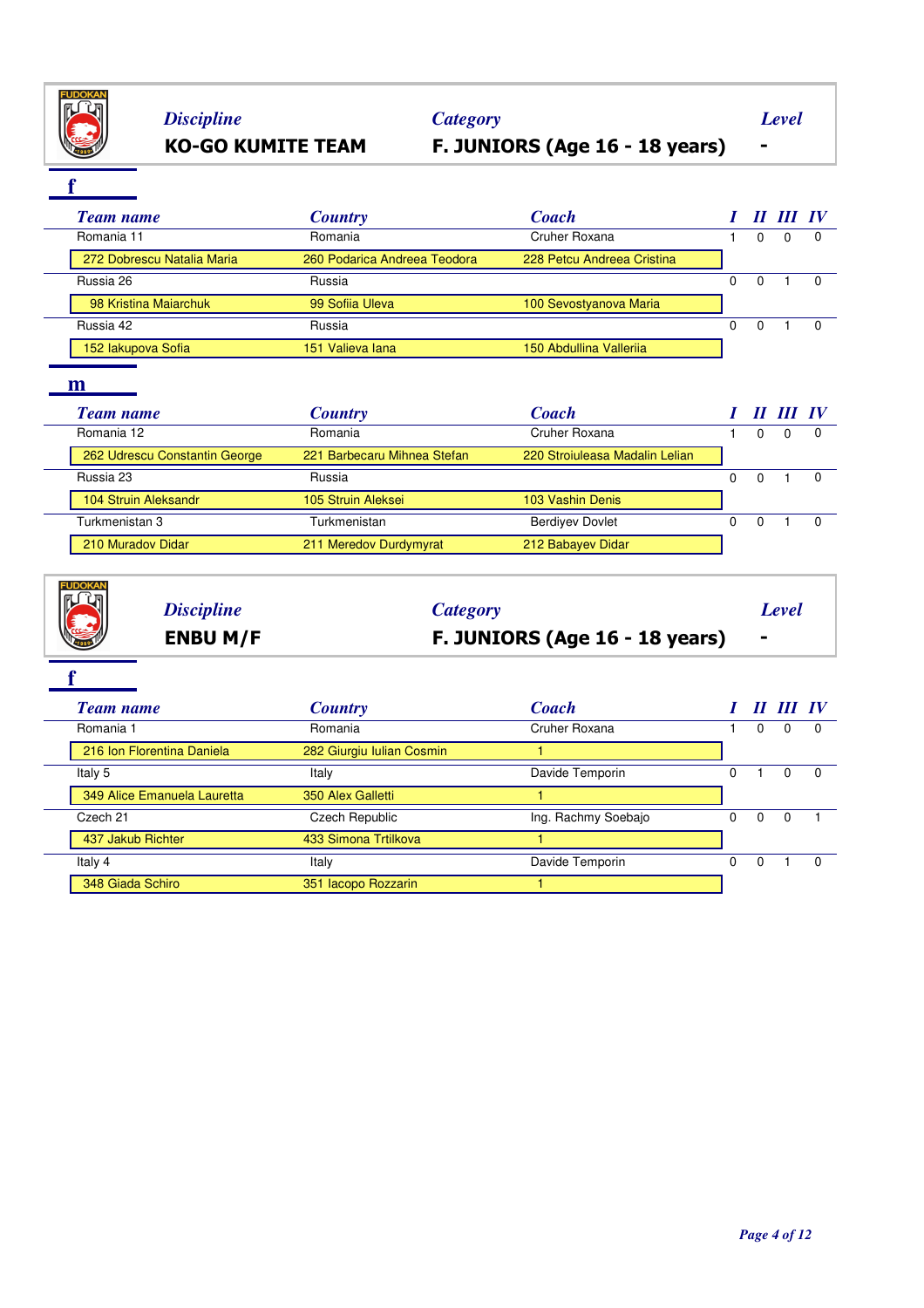

## **ENBU M/M F. JUNIORS (Age 16 - 18 years) -** *Discipline Category Level*

**m**

**FUDOKAN** 

 $\overline{\phantom{a}}$ 

| ш                         |                              |                        |   |          |           |          |
|---------------------------|------------------------------|------------------------|---|----------|-----------|----------|
| <b>Team name</b>          | <b>Country</b>               | <b>Coach</b>           |   |          | II III IV |          |
| Romania 2                 | Romania                      | Cruher Roxana          |   | $\Omega$ | $\Omega$  | $\Omega$ |
| 282 Giurgiu Iulian Cosmin | 283 Stoian Alexandru Gabriel |                        |   |          |           |          |
| Turkmenistan 2            | Turkmenistan                 | <b>Berdivev Dovlet</b> | 0 |          | $\Omega$  | 0        |
| 211 Meredov Durdymyrat    | 212 Babayev Didar            |                        |   |          |           |          |
| Czech 12                  | Czech Republic               | Ing. Rachmy Soebajo    | 0 | $\Omega$ | $\Omega$  |          |
| 440 Teodor Andre Misun    | 435 Filip Smisek             |                        |   |          |           |          |
| Russia 21                 | Russia                       |                        | 0 | $\Omega$ |           | $\Omega$ |
| 126 Maksim Otmenin        | 124 Daniil Barashkov         |                        |   |          |           |          |
|                           |                              |                        |   |          |           |          |

| ' पा<br><b>Discipline</b><br>Category<br><b>KATA TEAM</b><br>G. YOUTHS (Age 19 - 21 years) |                            | $\blacksquare$        | <b>Level</b>              |  |   |                                   |          |
|--------------------------------------------------------------------------------------------|----------------------------|-----------------------|---------------------------|--|---|-----------------------------------|----------|
| <b>Team name</b>                                                                           |                            | <b>Country</b>        | <b>Coach</b>              |  |   | $\bm{H}$ $\bm{H}\bm{I}$ $\bm{IV}$ |          |
| Romania 25                                                                                 |                            | Romania               | Cruher Roxana             |  | 0 | 0                                 | $\Omega$ |
|                                                                                            | 272 Dobrescu Natalia Maria | 248 Ciorabai Edna Ege | 232 Laios Alexandra Laura |  |   |                                   |          |

| <b>Team name</b>       | <b>Country</b>    | <b>Coach</b>      | $\boldsymbol{\mathit{II}}$ | Ш |  |
|------------------------|-------------------|-------------------|----------------------------|---|--|
| Poland 22              | Poland            |                   |                            |   |  |
| 514 Eryk Kot           | 507 Patryk Jarosz | 506 Michal Klosek |                            |   |  |
| Romania 24             | Romania           | Cruher Roxana     |                            |   |  |
| 291 Sava Teodor        | 292 Filip Vlad    | 293 Balut Marian  |                            |   |  |
| Germany 19             | Germany           | Sonja Smeets      | 0                          |   |  |
| 68 John Poul Perlewitz | 62 Evgenij Hramov | 52 Niklas Buechle |                            |   |  |
|                        |                   |                   |                            |   |  |

|                    | <b>ENBU M/F</b>   | G. YOUTHS (Age 19 - 21 years) |       |
|--------------------|-------------------|-------------------------------|-------|
| <b>THE CONTROL</b> | <b>Discipline</b> | Category                      | Level |

| <b>Team name</b>           | <b>Country</b>            | <b>Coach</b>        |    |   |          | $\bm{IV}$ |
|----------------------------|---------------------------|---------------------|----|---|----------|-----------|
| Romania 23                 | Romania                   | Cruher Roxana       |    | 0 | 0        |           |
| 247 Moglan Bianca Elena    | 245 Butura Alex Danut     |                     |    |   |          |           |
| Czech 14                   | Czech Republic            | Ing. Rachmy Soebajo |    |   |          |           |
| 445 Tomas Kutnohorsky      | 430 Michaela Kutnohorska  |                     |    |   |          |           |
| Germany 6                  | Germany                   | Sonja Smeets        | 0  | 0 | $\Omega$ |           |
| 43 Joana Stoehrer da Costa | 22 Jan-Eric Seidensticker |                     |    |   |          |           |
| Czech 15                   | Czech Republic            | Ing. Rachmy Soebajo | O. |   |          |           |
| 446 Vit Kucerovsky         | 431 Tereza Krivankova     |                     |    |   |          |           |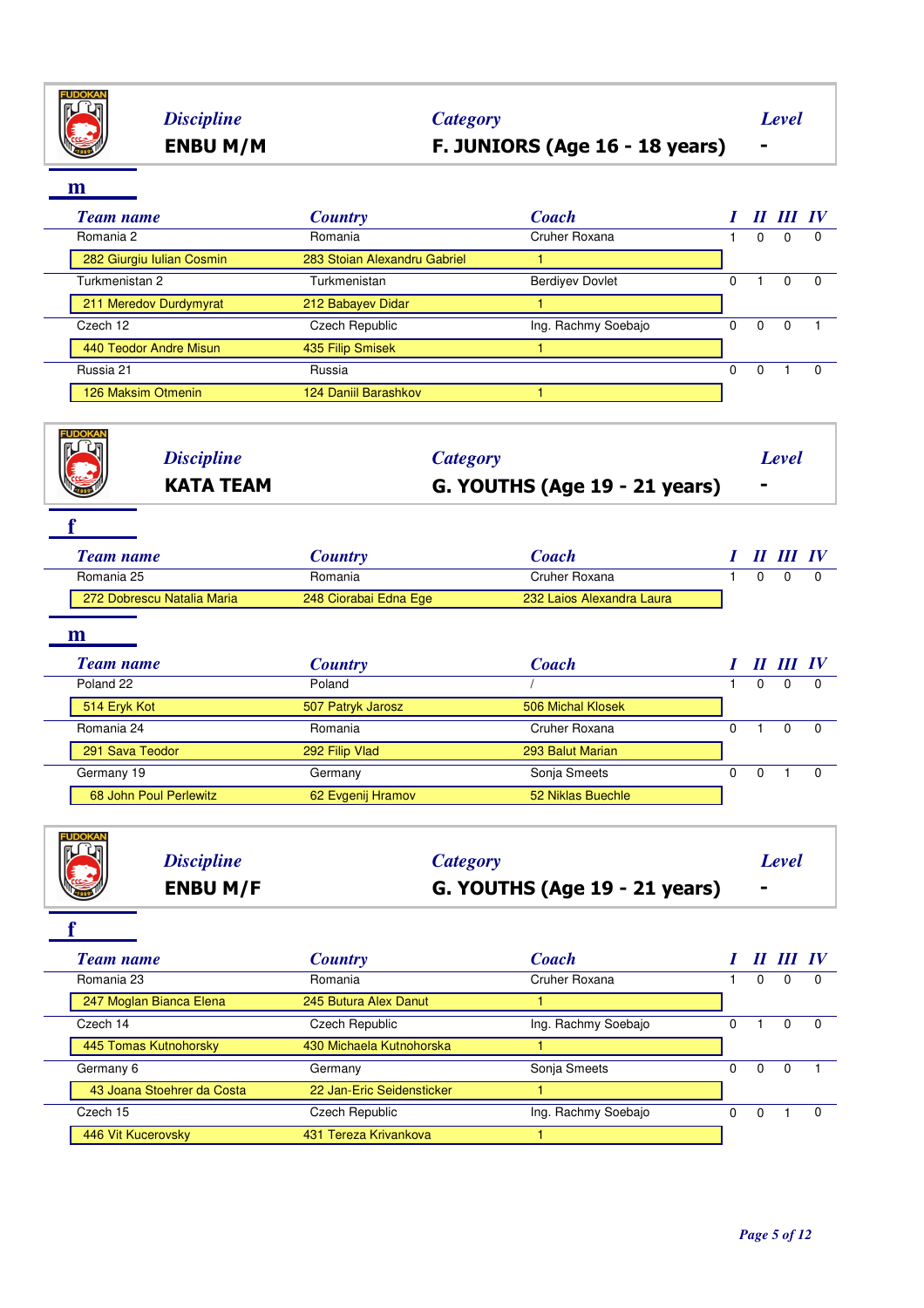

# **ENBU M/M G. YOUTHS (Age 19 - 21 years) -** *Discipline Category Level*

| ш                             |                     |                     |   |          |           |              |
|-------------------------------|---------------------|---------------------|---|----------|-----------|--------------|
| <b>Team name</b>              | <b>Country</b>      | <b>Coach</b>        |   |          | II III IV |              |
| Romania 22                    | Romania             | Cruher Roxana       |   | $\Omega$ | $\Omega$  | $\Omega$     |
| 262 Udrescu Constantin George | 258 Musat Radu Alin |                     |   |          |           |              |
| Poland <sub>21</sub>          | Poland              |                     | 0 |          | $\Omega$  | 0            |
| 507 Patryk Jarosz             | 506 Michal Klosek   |                     |   |          |           |              |
| Czech 16                      | Czech Republic      | Ing. Rachmy Soebajo | 0 | $\Omega$ |           |              |
| 442 Tomas Zummer              | 466 Jan Mackovcak   |                     |   |          |           |              |
| Russia 25                     | Russia              |                     | 0 | $\Omega$ |           | <sup>0</sup> |
| 127 Danila Zezin              | 125 Ruslan Mukhin   |                     |   |          |           |              |
|                               |                     |                     |   |          |           |              |

| <b>Discipline</b><br><b>KUMITE TEAM</b> | <b>Category</b>            | G. YOUTHS (Age 19 - 21 years) |   | $\blacksquare$ | Level                             |          |
|-----------------------------------------|----------------------------|-------------------------------|---|----------------|-----------------------------------|----------|
| <b>Team name</b>                        | <b>Country</b>             | <b>Coach</b>                  |   |                | II III IV                         |          |
| Romania 31                              | Romania                    | Cruher Roxana                 |   | 0              | $\Omega$                          | $\Omega$ |
| 275 Popescu Ana Maria Mihaela           | 253 Bumbaru Bianca-Teodora | 247 Moglan Bianca Elena       |   |                |                                   |          |
|                                         |                            |                               |   |                |                                   |          |
| m<br><b>Team name</b>                   | <b>Country</b>             | <b>Coach</b>                  |   |                | $\bm{H}$ $\bm{H}\bm{I}$ $\bm{IV}$ |          |
| Bosnia 4                                | Bosnia and Herzegovina     | Salih Grbic                   |   | $\Omega$       | $\Omega$                          | $\Omega$ |
| 379 Disalari Eiman                      | 531 Masic Nirhad           | 530 Mandzuka Naim             |   |                |                                   |          |
| Romania 26                              | Romania                    | Cruher Roxana                 | 0 |                | $\Omega$                          | $\Omega$ |
| 274 Mayer Alexandru Rares               | 258 Musat Radu Alin        | 250 Fatu Andrei Marian        |   |                |                                   |          |
| Poland <sub>2</sub>                     | Poland                     |                               | 0 | $\mathbf 0$    |                                   | $\Omega$ |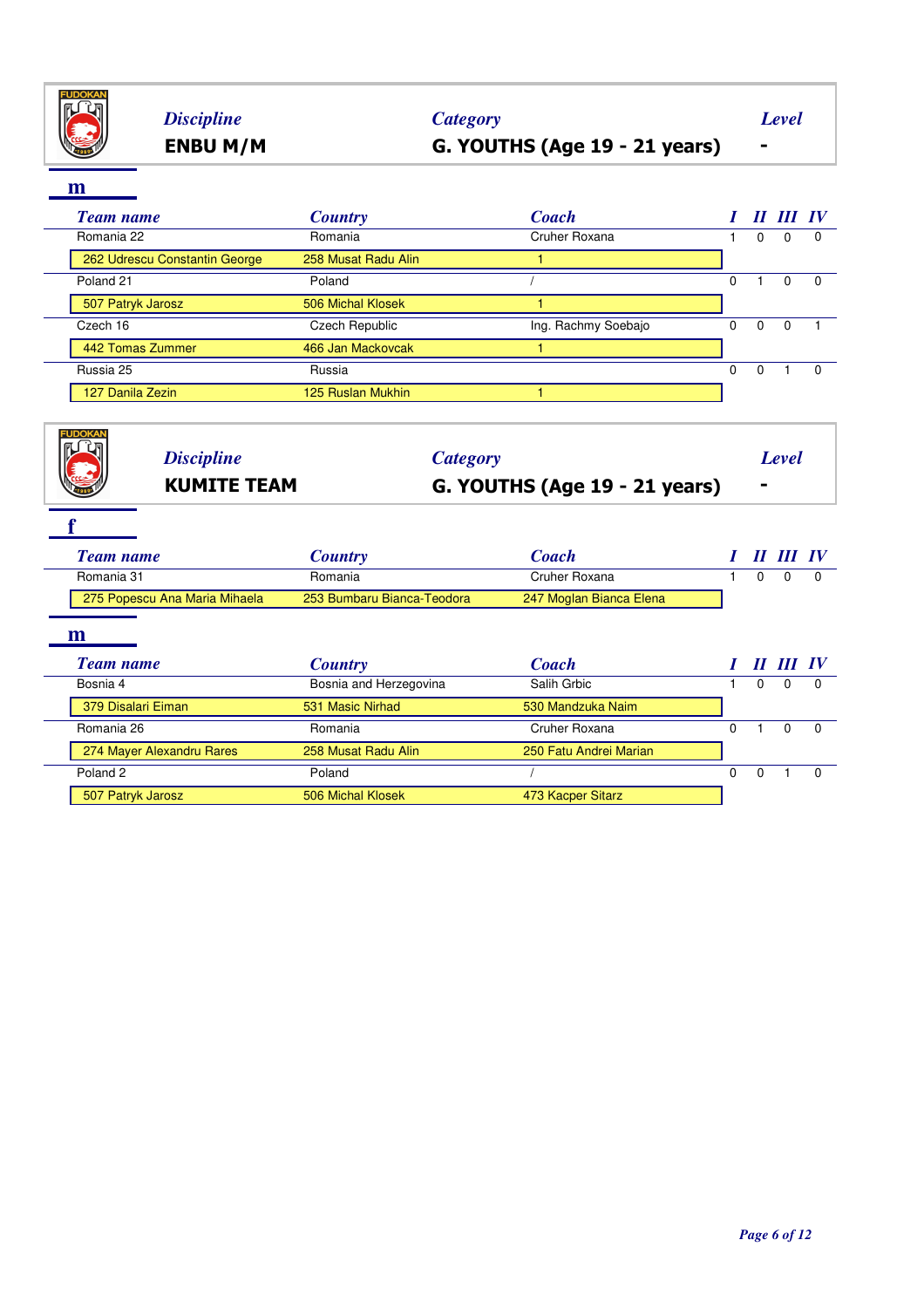

## **KATA TEAM H. SENIORS, YOUNGER (Age 21 -** *Discipline Category Level*

**f**

| <b>Team name</b>          | <b>Country</b>            | <b>Coach</b>              |   | Н        | III IV   |          |
|---------------------------|---------------------------|---------------------------|---|----------|----------|----------|
| Romania 19                | Romania                   | Cruher Roxana             |   | $\Omega$ | $\Omega$ |          |
| 271 Clitan Iuliana        | 270 Benescu Andreea Ilena | 290 Iacob Antonia Mihaela |   |          |          |          |
| Poland 14                 | Poland                    |                           | 0 |          |          | $\Omega$ |
| 503 Aleksandra Politowicz | 502 Klaudia Wajda         | 493 Agnieszka Sajdutka    |   |          |          |          |
| Italy 1                   | Italy                     | Davide Temporin           | 0 | $\Omega$ | - 0      |          |
| 353 Maria D'Accolti       | 354 Natassia Solmi        | 348 Giada Schiro          |   |          |          |          |
| Slovenia                  | Slovenia                  | Aljoša Lipavc             | 0 | $\Omega$ |          | $\Omega$ |
| 392 Gloria Svetak         | 391 Kaja Dujmovic         | 390 Mihaela Jerinic       |   |          |          |          |

### **m**

| <b>Team name</b>        | <b>Country</b>            | <b>Coach</b>             | $\boldsymbol{\mathit{II}}$ | III IV |     |
|-------------------------|---------------------------|--------------------------|----------------------------|--------|-----|
| Romania 20              | Romania                   | Cruher Roxana            |                            | 0      |     |
| 276 Popescu Vlad Adrian | 274 Mayer Alexandru Rares | 273 Duta Adrian Cristian |                            |        |     |
| Poland 17               | Poland                    |                          |                            | 0      | - റ |
| 499 Krzysztof Buczek    | 497 Michal Sowa           | 498 Radoslaw Dykczynski  |                            |        |     |
| Hungary 2               | Hungary                   | Mr. Ferenc Nánai         | 0                          |        |     |
| 316 Mate Mozes          | 318 Akos Fulop            | 319 Roland Halmai        |                            |        |     |

# **ENBU M/F H. SENIORS, YOUNGER (Age 21 -** *Discipline Category Level*

| <b>Team name</b>         | <b>Country</b>            | <b>Coach</b>    |          | II III IV |  |
|--------------------------|---------------------------|-----------------|----------|-----------|--|
| Romania 18               | Romania                   | Cruher Roxana   | O        |           |  |
| 273 Duta Adrian Cristian | 270 Benescu Andreea Ilena |                 |          |           |  |
| Russia 27                | Russia                    |                 |          |           |  |
| 98 Kristina Maiarchuk    | 89 Maxim Lazeev           |                 |          |           |  |
| Italy 7                  | Italy                     | Davide Temporin | $\Omega$ |           |  |
| 353 Maria D'Accolti      | 352 Davide Temporin       |                 |          |           |  |
| Poland 18                | Poland                    |                 | 0        |           |  |
| 504 Maria Mielnik        | 499 Krzysztof Buczek      |                 |          |           |  |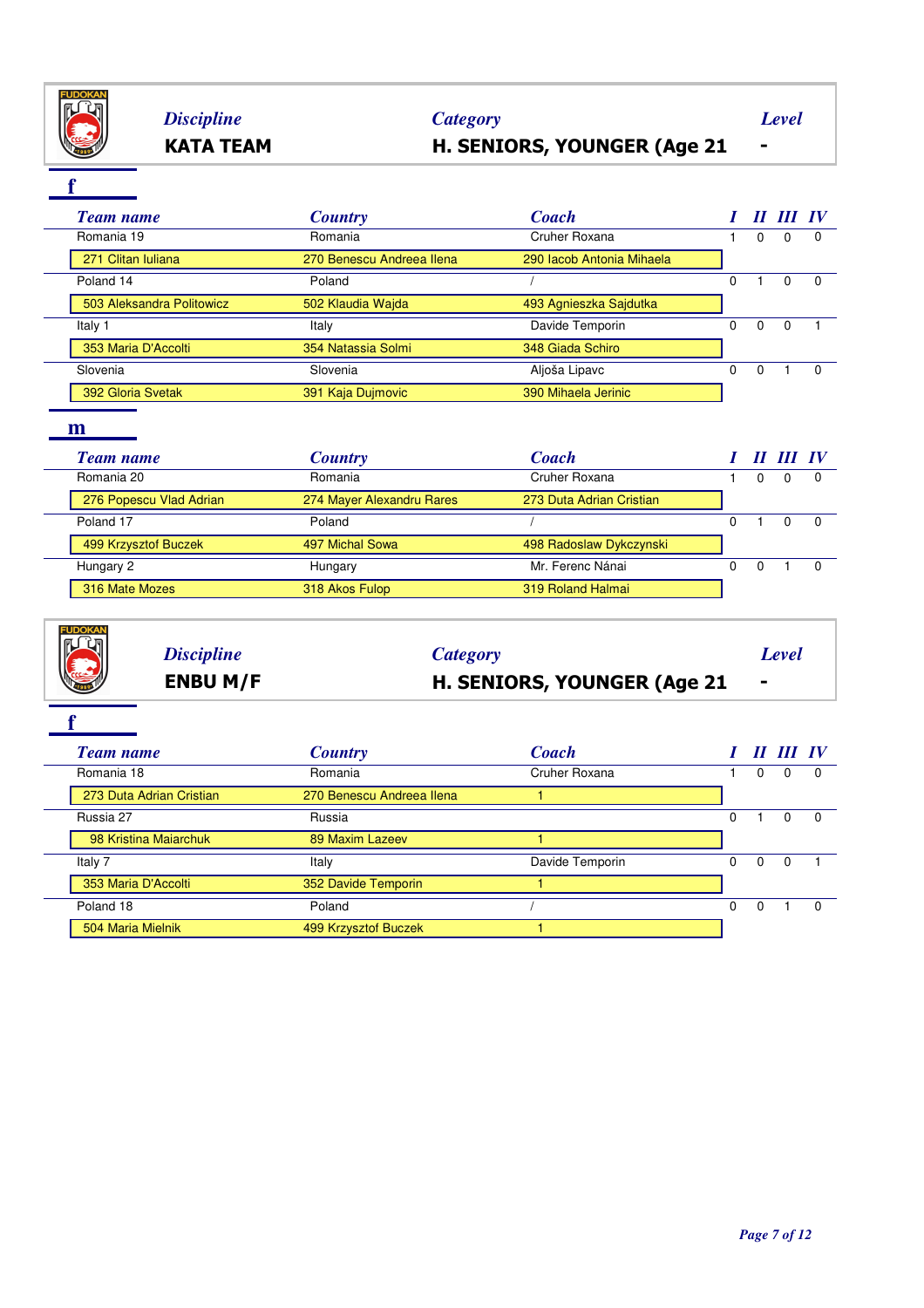

## **ENBU M/M H. SENIORS, YOUNGER (Age 21 -** *Discipline Category Level*

**m**

| <b>Team name</b>         | <b>Country</b>           | <b>Coach</b>  |   | $\bm{H}$ $\bm{H}$ $\bm{I}$ $\bm{W}$ |  |
|--------------------------|--------------------------|---------------|---|-------------------------------------|--|
| Romania 17               | Romania                  | Cruher Roxana | 0 |                                     |  |
| 236 Paun Bogdan Gheorghe | 235 Ionica Stefan        |               |   |                                     |  |
| Romania 28               | Romania                  | Cruher Roxana |   |                                     |  |
| 276 Popescu Vlad Adrian  | 273 Duta Adrian Cristian |               |   |                                     |  |
| Poland 9                 | Poland                   |               | 0 |                                     |  |
| 483 Damian Tomasik       | 518 Adrian Zwierzchowski |               |   |                                     |  |

| EN CAR | <b>KUMITE TEAM</b> | <b>H. SENIORS, YOUNGER (Age 21</b> |       |  |
|--------|--------------------|------------------------------------|-------|--|
|        | <b>Discipline</b>  | Category                           | Level |  |

| <b>Team name</b>      | <b>Country</b>            | <b>Coach</b>                |          | $\boldsymbol{\mathit{II}}$ |           |              |
|-----------------------|---------------------------|-----------------------------|----------|----------------------------|-----------|--------------|
| Serbia 3              | Serbia                    | Sasa Kovacevic              |          | 0                          | 0         |              |
| 186 Jelena Stanojevic | 185 Sanja Stanojevic      | 175 Ana Rancic              |          |                            |           |              |
| Poland 15             | Poland                    |                             | 0        |                            | $\Omega$  | $\Omega$     |
| 504 Maria Mielnik     | 503 Aleksandra Politowicz | 502 Klaudia Wajda           |          |                            |           |              |
| Romania 21            | Romania                   | Cruher Roxana               | $\Omega$ | $\Omega$                   |           | $\Omega$     |
| 271 Clitan Iuliana    | 270 Benescu Andreea Ilena | 255 Banuta Roxana           |          |                            |           |              |
| m                     |                           |                             |          |                            |           |              |
| <b>Team name</b>      | <b>Country</b>            | <b>Coach</b>                |          |                            | II III IV |              |
| Poland 10             | Poland                    |                             |          | $\mathbf 0$                | 0         | $\Omega$     |
| 497 Michal Sowa       | 485 Pawel Baranski        | 483 Damian Tomasik          |          |                            |           |              |
| Romania 30            | Romania                   | Cruher Roxana               | $\Omega$ |                            | $\Omega$  | $\Omega$     |
| 235 Ionica Stefan     | 236 Paun Bogdan Gheorghe  | 214 Dobre Oliwer Constantin |          |                            |           |              |
| Czech 22              | Czech Republic            | Ing. Rachmy Soebajo         | $\Omega$ | $\Omega$                   |           | $\Omega$     |
| 450 Robin Simanek     | 449 Ladislav Tranta       | 448 Karel Minichbauer       |          |                            |           |              |
| Bosnia 5              | Bosnia and Herzegovina    | Salih Grbic                 | 0        | 0                          |           | <sup>0</sup> |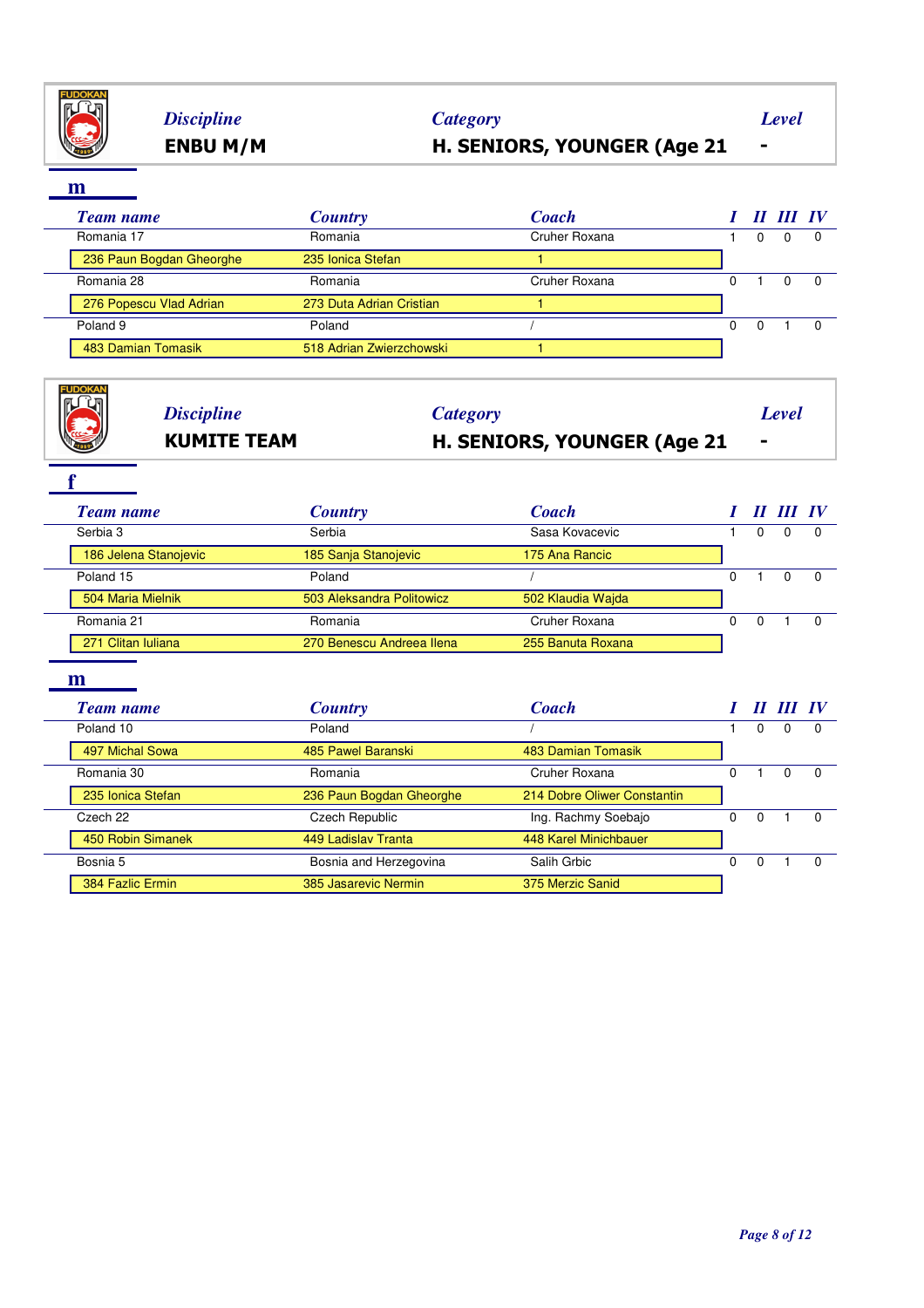

# **KATA TEAM I. SENIORS, OLDER (Age 35 - 49 -** *Discipline Category Level*

**f**

|   | <b>Team name</b>    | <b>Country</b>        | <b>Coach</b>          |   |          | II III IV |          |
|---|---------------------|-----------------------|-----------------------|---|----------|-----------|----------|
|   | Germany 16          | Germany               | Sonja Smeets          |   | 0        | $\Omega$  | 0        |
|   | 8 Ina Teichert      | 7 Stefanie Brix       | 79 Stefanie Diez      |   |          |           |          |
|   | Germany 17          | Germany               | Sonja Smeets          | 0 |          | $\Omega$  | $\Omega$ |
|   | 80 Stephanie Lammel | 9 Stephanie Oder      | 549 Kerstin Haenssler |   |          |           |          |
| m |                     |                       |                       |   |          |           |          |
|   |                     |                       |                       |   |          |           |          |
|   | <b>Team name</b>    | <b>Country</b>        | <b>Coach</b>          |   |          | II III IV |          |
|   | Czech 7             | <b>Czech Republic</b> | Ing. Rachmy Soebajo   |   | $\Omega$ | $\Omega$  | $\Omega$ |
|   | 457 Martin Stanicek | 454 Rostislav Hruby   | 451 Vaclay Cetl       |   |          |           |          |
|   | Israel              | Israel                | Dento Karate Israel   | 0 |          | $\Omega$  | $\Omega$ |

| Romania 15               | Romania               | Cruher Roxana            |  |  |
|--------------------------|-----------------------|--------------------------|--|--|
| 233 Nita Sorin Alexandru | 231<br>Dumitru Dragos | 230 Dobre Eduard Nicolae |  |  |
|                          |                       |                          |  |  |

| $\mathbb{R}$<br>$\mathbb{R}$ | <b>Discipline</b> | <i>Category</i>                | Level          |
|------------------------------|-------------------|--------------------------------|----------------|
| <b>READERS</b>               | <b>ENBU M/F</b>   | I. SENIORS, OLDER (Age 35 - 49 | $\blacksquare$ |

**FUDOKAN** 

| <b>Team name</b>        | <b>Country</b>       | <b>Coach</b> |  | Ш | $\bm{I}$ |
|-------------------------|----------------------|--------------|--|---|----------|
| Germany 4               | Germany              | Sonja Smeets |  | 0 |          |
| 9 Stephanie Oder        | 12 Peter Ander       |              |  |   |          |
| Germany 7               | Germany              | Sonja Smeets |  | 0 |          |
| 64 Sven Klinke          | 50 Caroline Apel     |              |  |   |          |
| Russia 31               | Russia               |              |  |   |          |
| 142 Semenovskaya Larisa | 169 Oganyan Dimitriy |              |  |   |          |

| E | <b>ENBU M/M</b>   | I. SENIORS, OLDER (Age 35 - 49 |       |
|---|-------------------|--------------------------------|-------|
|   | <b>Discipline</b> | <b>Category</b>                | Level |

| <b>Team name</b>               | <b>Country</b>          | <b>Coach</b>        |   |   |          |
|--------------------------------|-------------------------|---------------------|---|---|----------|
| Armenia 2                      | Armenia                 | Karen Avetisyan     |   | 0 |          |
| 524 Mnatsakanyan Tigran        | 523 Ohanyan Artsrun     |                     |   |   |          |
| Romania 13                     | Romania                 | Cruher Roxana       |   |   | $\Omega$ |
| 233 Nita Sorin Alexandru       | 231 Dumitru Dragos      |                     |   |   |          |
| Romania 14                     | Romania                 | Cruher Roxana       |   | 0 |          |
| 220 Stroiuleasa Madalin Lelian | 218 Costica Eugen Romeo |                     |   |   |          |
| Czech 17                       | Czech Republic          | Ing. Rachmy Soebajo | 0 | 0 |          |
| 457 Martin Stanicek            | 451 Vaclay Cetl         |                     |   |   |          |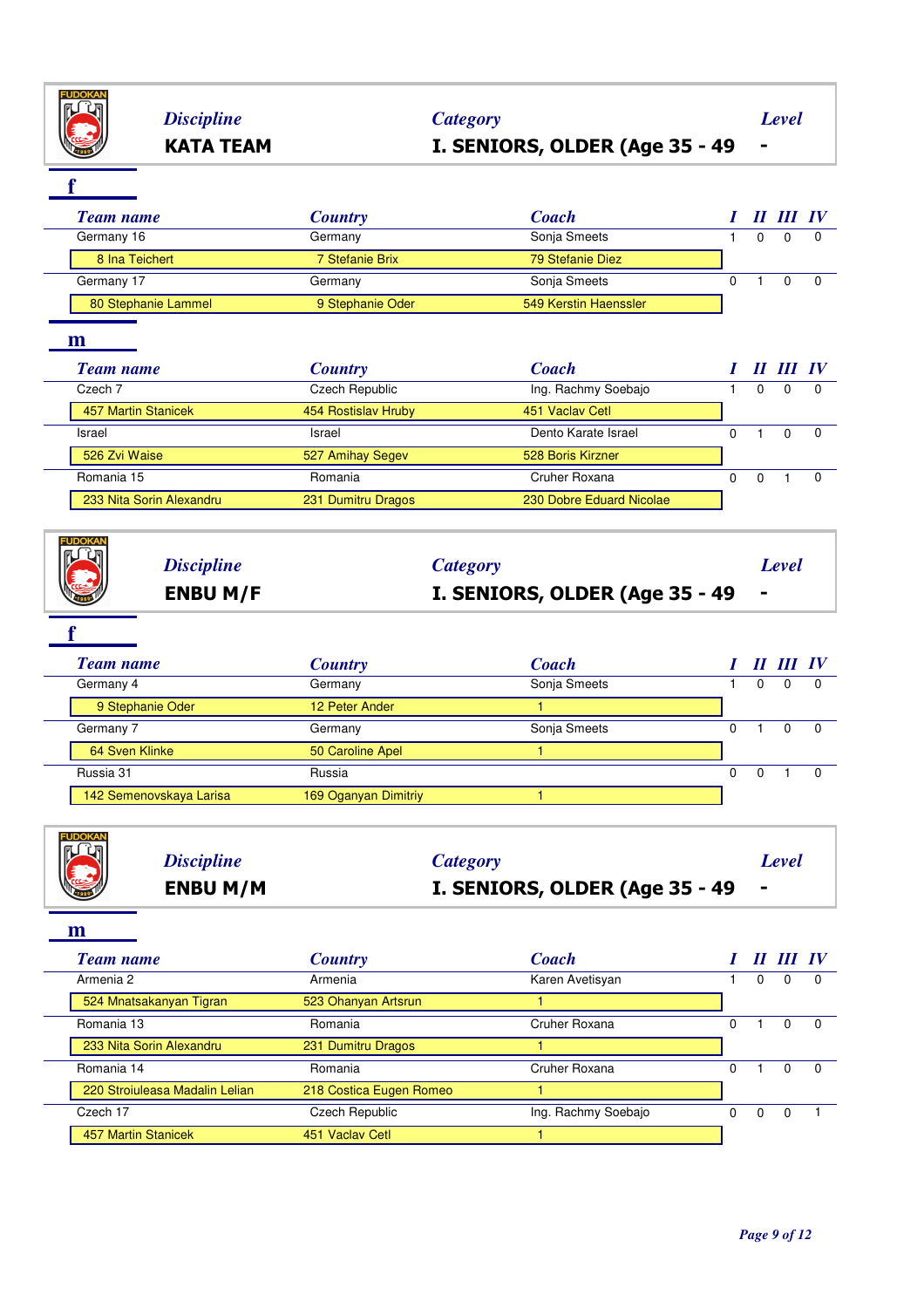

## **KUMITE TEAM I. SENIORS, OLDER (Age 35 - 49 -** *Discipline Category Level*

**m**

| <b>Team name</b>          | <b>Country</b>                 | <b>Coach</b>            |   |          | II III IV |          |
|---------------------------|--------------------------------|-------------------------|---|----------|-----------|----------|
| Armenia 1                 | Armenia                        | Karen Avetisyan         |   | $\Omega$ |           | $\Omega$ |
| 524 Mnatsakanyan Tigran   | 523 Ohanyan Artsrun            | 525 Avetisyan Hunan     |   |          |           |          |
| Romania 16                | Romania                        | Cruher Roxana           | 0 |          |           | $\Omega$ |
| 243 Posteuca Ioan         | 239 Haman Dorin Ciprian        | 289 Popa Razvan         |   |          |           |          |
| Romania 29                | Romania                        | Cruher Roxana           | 0 | $\Omega$ |           | $\Omega$ |
| 265 Popa Mircea Cristian  | 220 Stroiuleasa Madalin Lelian | 218 Costica Eugen Romeo |   |          |           |          |
| Russia 30                 | Russia                         |                         | 0 | $\Omega$ |           | $\Omega$ |
| <b>117 Vitaly Taranin</b> |                                | 107 Valery Dudin        |   |          |           |          |
|                           |                                |                         |   |          |           |          |

| <b>IP</b> | <i><b>Discipline</b></i> | <b>Category</b>                | Level          |
|-----------|--------------------------|--------------------------------|----------------|
|           | <b>KATA TEAM</b>         | J. VETERANS (Age 50 - 54 years | $\blacksquare$ |
|           |                          |                                |                |

**m**

| <b>Country</b>       | Coach                  |  |           |
|----------------------|------------------------|--|-----------|
| Russia               |                        |  |           |
| 169 Oganyan Dimitriy | 170 Kulbanskiy Evgeniy |  |           |
| Germany              | Sonja Smeets           |  |           |
| 71 Uwe Richter       | 55 Peter Deredder      |  |           |
|                      |                        |  | II III IV |

|        | <b>KATA TEAM</b>  | J. VETERANS (Age 55 - 59 years | . .   |
|--------|-------------------|--------------------------------|-------|
| EUDOKA | <b>Discipline</b> | Category                       | Level |

| <b>Team name</b>     | <b>Country</b>     | Coach                 |  | II III IV |  |
|----------------------|--------------------|-----------------------|--|-----------|--|
| Germany 31           | Germany            | Sonja Smeets          |  |           |  |
| 44 Petra Zirker-Heil | 41 Lena Schleicher | 40 Antie Pfaff-Koenig |  |           |  |

| <b>FUDOKA</b><br><b>Discipline</b><br><b>KATA IKKAIDO TEAM</b> |                    | <b>Category</b><br>E. CADETS (Age 14 - 15 years) |          | Level            |          |
|----------------------------------------------------------------|--------------------|--------------------------------------------------|----------|------------------|----------|
|                                                                |                    |                                                  |          |                  |          |
| <b>Team name</b>                                               | <b>Country</b>     | <b>Coach</b>                                     |          | II III IV        |          |
| Germany 32                                                     | Germany            | Sonja Smeets                                     | $\Omega$ | $\Omega$         | $\Omega$ |
| 76 Hannah Strache                                              | 87 Naomi Jurtschak | 49 Valerie Koenig                                |          |                  |          |
| m                                                              |                    |                                                  |          |                  |          |
| <b>Team name</b>                                               | <b>Country</b>     | <b>Coach</b>                                     |          | <b>II III IV</b> |          |
| Germany 23                                                     | Germany            | Sonja Smeets                                     | $\Omega$ | $\Omega$         | - 0      |
| 47 Pascal Koenig                                               | 39 Vuyo Holl       | <b>16 Eduard Prits</b>                           |          |                  |          |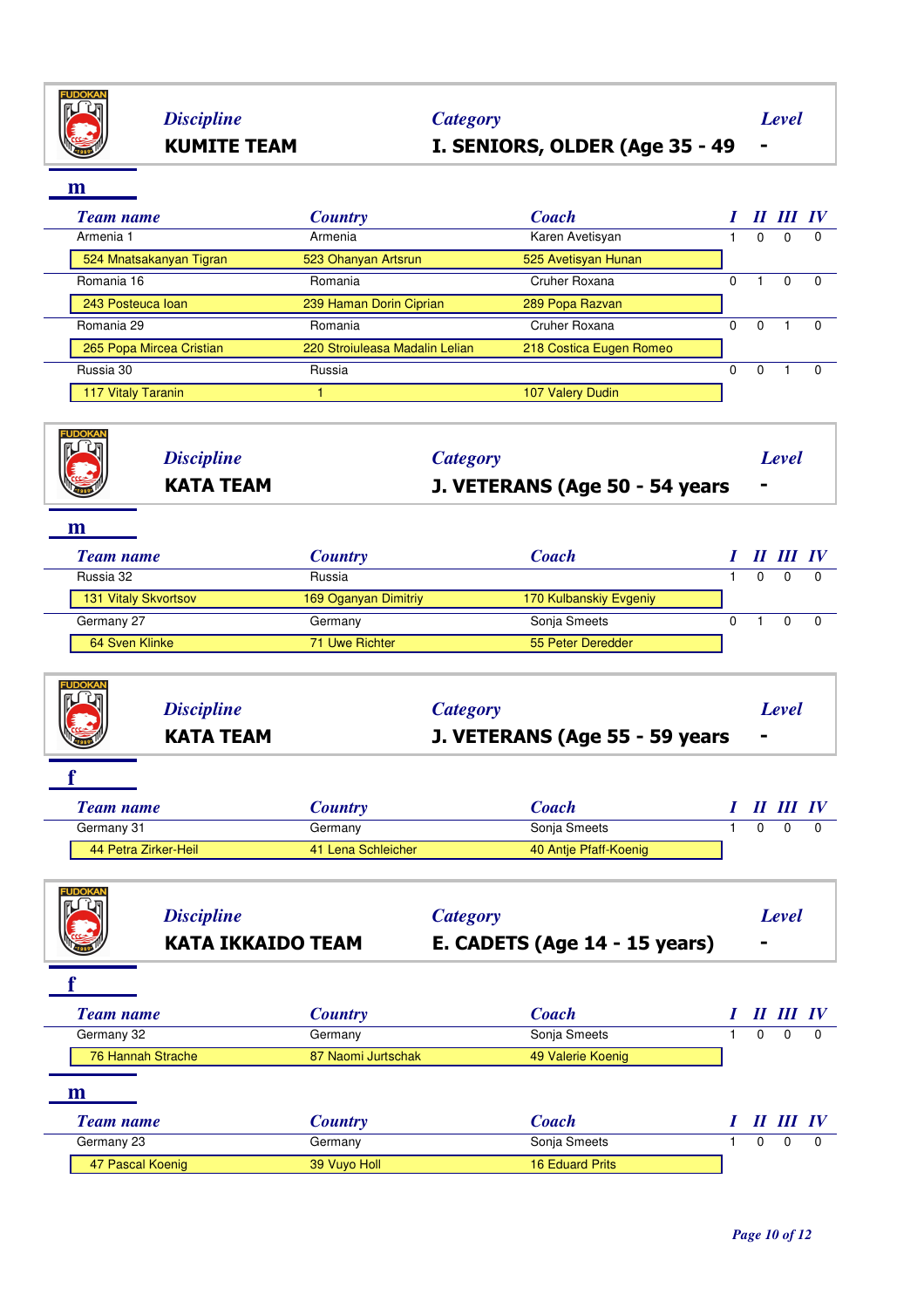

# *Discipline Category Level*

# **KATA IKKAIDO TEAM H. SENIORS, YOUNGER (Age 21 -**

**f**

| <b>Team name</b>                                               | <b>Country</b>                 | <b>Coach</b>                                      |                |              |              |              |
|----------------------------------------------------------------|--------------------------------|---------------------------------------------------|----------------|--------------|--------------|--------------|
| Switzerland 4                                                  | Switzerland                    | Jan van Dam                                       | 1              | $\Omega$     | $\Omega$     | 0            |
| 407 Anna-Lena Hildesheim                                       | 408 Rebecca Hegi               | <b>409 Markus Christ</b>                          |                |              |              |              |
| Austria                                                        | Austria                        | Slobodan Hoffmann                                 | $\Omega$       | $\mathbf{1}$ | $\Omega$     | $\Omega$     |
| 357 Tanja Polak                                                | 356 Nicole Polak               | 368 Sarah Nussbaumer                              |                |              |              |              |
| Serbia 2                                                       | Serbia                         | Sasa Kovacevic                                    | $\Omega$       | $\mathbf 0$  | $\mathbf{1}$ | $\Omega$     |
| 186 Jelena Stanojevic                                          | 185 Sanja Stanojevic           | 197 Jelena Veskovic                               |                |              |              |              |
| Germany 24                                                     | Germany                        | Sonja Smeets                                      | $\overline{0}$ | $\Omega$     | $\mathbf{1}$ | $\Omega$     |
| <b>6 Karolin Struett</b>                                       | 81 Michelle Stortz             | 82 Franziska Kohler                               |                |              |              |              |
| Russia 44<br>141 Byvaltsev Dmitrii                             | Russia<br>104 Struin Aleksandr | 105 Struin Aleksei                                | 1              | $\Omega$     | $\Omega$     | <sup>0</sup> |
|                                                                |                                |                                                   |                |              |              |              |
| Germany 28                                                     | Germany                        | Sonja Smeets                                      | $\mathbf{1}$   | $\Omega$     | $\Omega$     | $\Omega$     |
| 61 Juri Gerhard Hoerig                                         | <b>74 Andreas Schmiedl</b>     | 88 Daniel Lebede                                  |                |              |              |              |
| <b>IIDOKA</b><br><b>Discipline</b><br><b>KATA IKKAIDO TEAM</b> |                                | <b>Category</b><br>I. SENIORS, OLDER (Age 35 - 49 |                |              | <b>Level</b> |              |
|                                                                |                                |                                                   |                |              |              |              |
| <b>Team name</b>                                               | <b>Country</b>                 | <b>Coach</b>                                      |                |              |              |              |
| Switzerland 3                                                  | Switzerland                    | Jan van Dam                                       | $\mathbf{1}$   | $\Omega$     | $\Omega$     | $\Omega$     |
| 404 Fabienne Reimann                                           | 405 Maria Perez                | 406 Silvia Husaj                                  |                |              |              |              |

| <b>Team name</b>      | <b>Country</b>       | <b>Coach</b>             | П | III IV |  |
|-----------------------|----------------------|--------------------------|---|--------|--|
| Germany 25            | Germany              | Sonja Smeets             |   |        |  |
| 29 Achim Haubennestel | 10 Tobias Turba      | 5 Patrick Brauns         |   |        |  |
| Switzerland 1         | Switzerland          | Jan van Dam              |   |        |  |
| 399 Menderes Sinani   | 400 Julia Hildesheim | 397 Franz-Xaver Brodbeck |   |        |  |
| Germany 26            | Germany              | Sonja Smeets             | 0 |        |  |
| 13 Adrian Eichin      | 83 Marco Zuerner     | 84 Michael Rupp          |   |        |  |

| <b>THE REAL</b> | <b>Discipline</b>  | <b>Category</b>    | Level |
|-----------------|--------------------|--------------------|-------|
|                 | <b>KUMITE TEAM</b> | <b>J. VETERANS</b> |       |

| Team name             | <b>Country</b>            | Coach                |  | II III IV |  |
|-----------------------|---------------------------|----------------------|--|-----------|--|
| Russia 45             | Russia                    |                      |  |           |  |
| 118 Vasily Savranskiy | 135 Vladimir Kvashennikov | 169 Oganyan Dimitriy |  |           |  |
| Serbia                | Serbia                    | Sasa Kovacevic       |  |           |  |
| 182 Tomislav Kojic    | 178 Rados Savic           | 183 Predrag Jankovic |  |           |  |